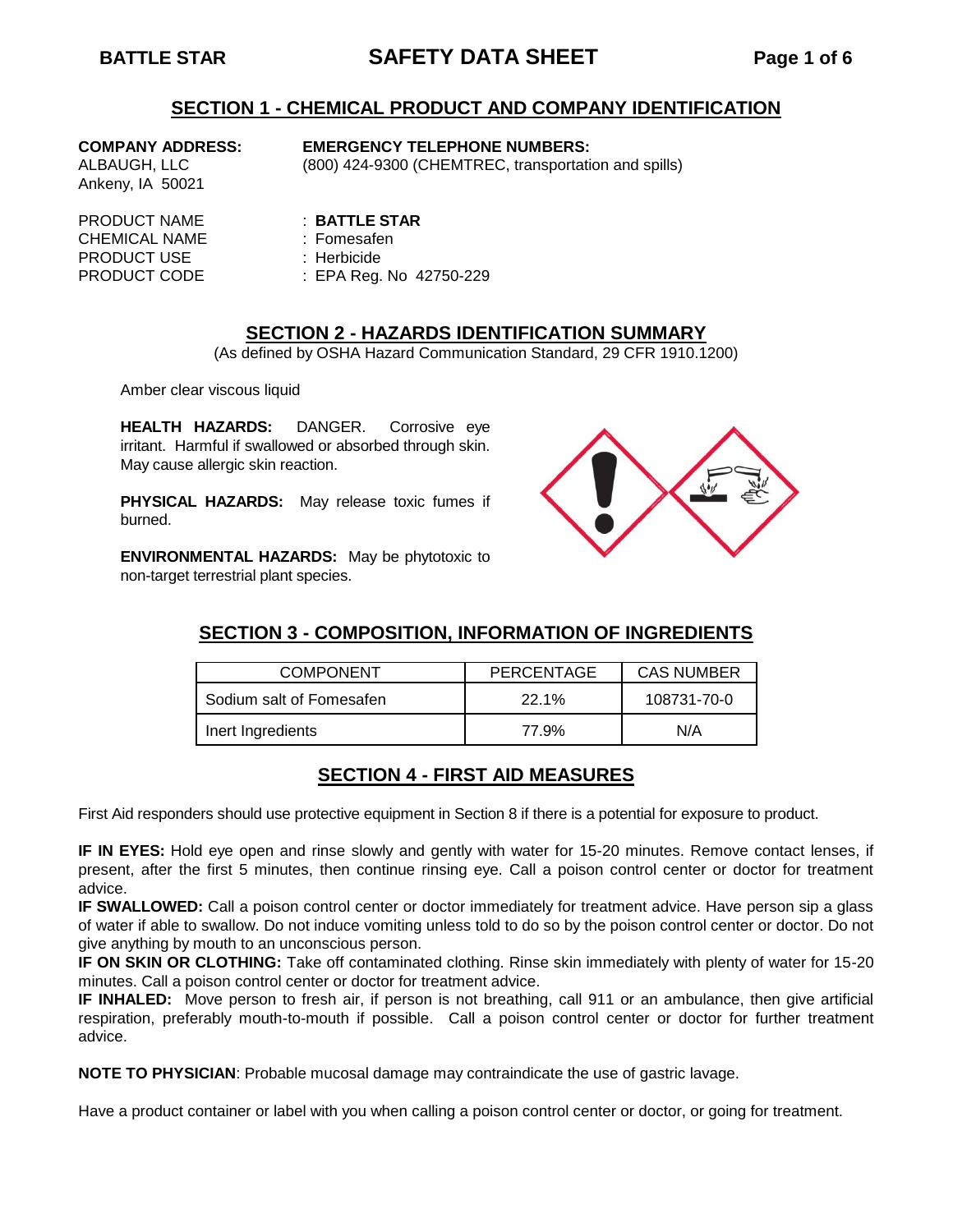# **BATTLE STAR SAFETY DATA SHEET Page 2 of 6**

## **SECTION 5 - FIRE FIGHTING MEASURES**

National Fire Protection Rating (NFPA)

| <b>HEALTH</b>                 |  |          |           |
|-------------------------------|--|----------|-----------|
| <b>FLAMMABILITY</b>           |  |          |           |
| <b>REACTIVITY</b>             |  |          |           |
| 4=Severe 3=Serious 2=Moderate |  | 1=Sliaht | 0=Minimal |

**FLASHPOINT:** >100°C

**EXTINGUISHING MEDIA:** Water spray, Foam.

**FIRE AND EXPLOSION HAZARD:** Thermal decomposition can release toxic gasses including hydrogen chloride, oxides of nitrogen and carbon.

**FIRE FIGHTING INSTRUCTIONS:** Evacuate area and fight fire upwind from a safe distance to avoid possible hazardous fumes and decomposition products. Dike and collect water used to fight fire to prevent environmental damage due to run off. Foam or dry chemical fire extinguishing systems are preferred to prevent environmental damage from excessive water runoff.

**FIRE FIGHTING EQUIPMENT:** Self-contained breathing apparatus with full facepiece and protective clothing.

Minimize use of water to prevent environmental contamination. Contact your State Pesticide or Environmental Control Agency, or nearest EPA Regional Office for guidance on disposal.

## **SECTION 6 - ACCIDENTAL RELEASE MEASURES**

Clean up spills immediately, observing precautions in Section 8 of this document. Isolate hazard area. Keep unnecessary and unprotected personnel from entering.

**SMALL SPILL:** Absorb small spills on sand, vermiculite or other inert absorbent. Place contaminated material in appropriate container for disposal.

**LARGE SPILL:** Dike large spills using absorbent or impervious material such as clay or sand. Recover and contain as much free liquid as possible for reuse. Allow absorbed material to solidify, and scrape up for disposal. Minimize use of water to prevent environmental contamination

## **SECTION 7 - HANDLING AND STORAGE**

KEEP OUT OF REACH OF CHILDREN!

**HANDLING:** Use only in a well-ventilated area. Do not reuse this container. Wear proper safety equipment specified in Section 8 when mixing, loading or otherwise handling concentrate.

**STORAGE:** Store above 32°F in original containers only. If product solidifies, return to room temperature and agitate to reconstitute. Keep container closed when not in use. Do not store near food or feed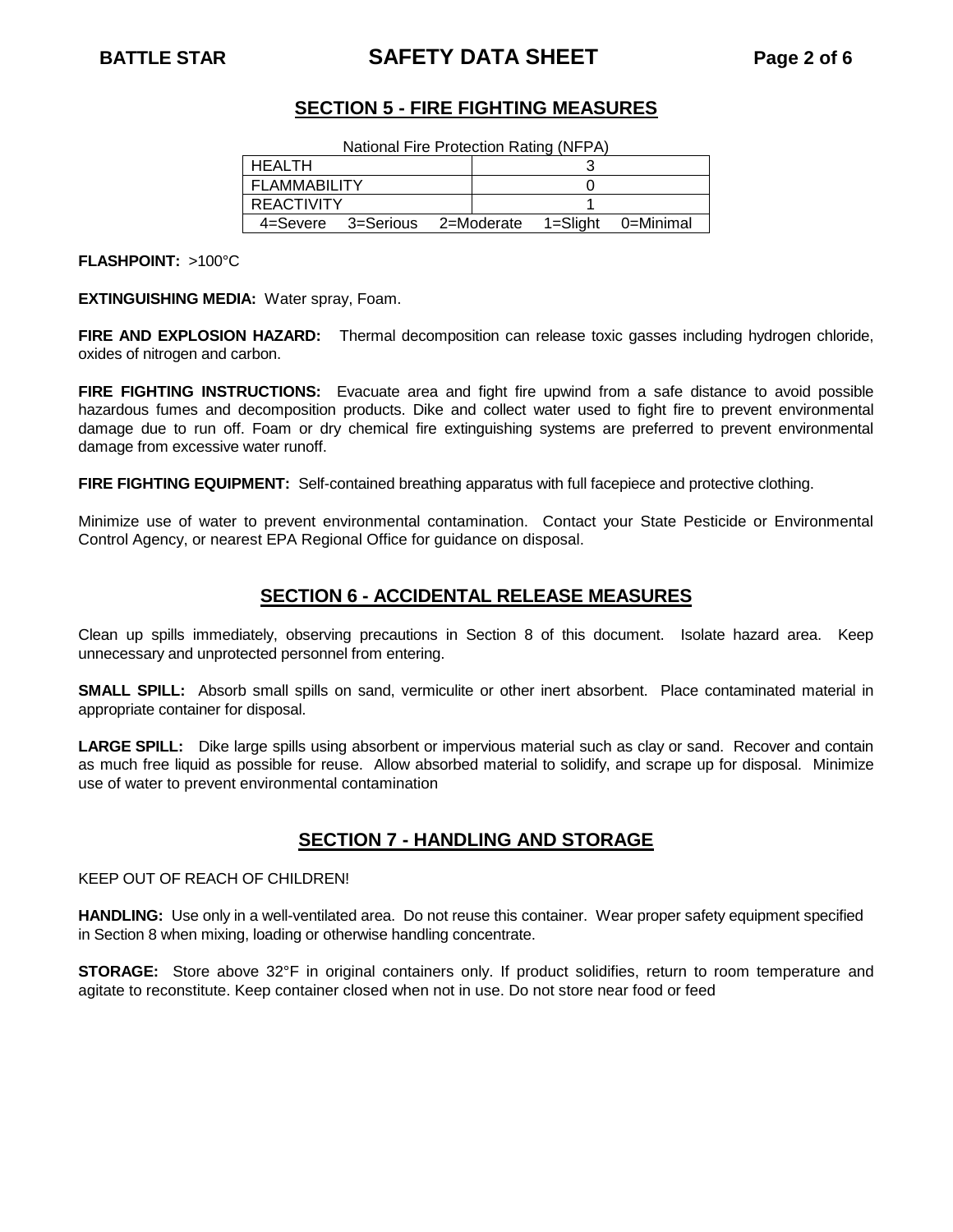### **SECTION 8 - EXPOSURE CONTROLS, PERSONAL PROTECTION**

#### **EXPOSURE LIMITS (8 hour TWA, ppm):**

| COMPONENT                | -DE I<br>)SHA | ACIGH TLV  |
|--------------------------|---------------|------------|
| Sodium salt of Fomesafen | Not listed    | Not listed |

**ENGINEERING CONTROLS:** Proper ventilation is required when handling or using this product to minimize exposure to airborne contaminants. Local mechanical exhaust ventilation may be required. Facilities storing or utilizing this material should be equipped with an eyewash facility and a safety shower.

#### **PERSONAL PROTECTIVE EQUIPMENT:**

EYE PROTECTION - Safety goggles, face shield or full face respirator if vapors cause eye discomfort. CLOTHING – Coveralls over short-sleeved shirt and short pants Chemical-resistant footwear plus socks. GLOVES – Chemical-resistant gloves such as barrier laminate, nitrile rubber, neoprene rubber, or Viton. RESPIRATOR - In addition, for aerial applications, mixers and loaders handling more than 150 gallons of product in any single workday must wear a dust/mist filtering NIOSH-approved respirator with any N, R, P, or HE filter.

Discard clothing and other absorbent materials that have been drenched or heavily contaminated with this product's concentrate. Do not reuse them. Follow manufacturer's instructions for cleaning and maintaining PPE. If no such instructions for washables, use detergent and hot water. Keep and wash PPE separately from other laundry.

**USER SAFETY RECOMMENDATIONS:** Wash hands before eating, drinking, chewing gum, using tobacco or using the toilet. Remove clothing immediately if pesticide gets inside. Then wash thoroughly and put on clean clothing. Remove PPE immediately after handling this product. Wash the outside of gloves before removing. As soon as possible, wash thoroughly and change into clean clothing.

## **SECTION 9 - PHYSICAL AND CHEMICAL PROPERTIES**

| Appearance:                        | Amber clear viscous liquid              |
|------------------------------------|-----------------------------------------|
| Odor:                              | Pungent                                 |
| pH:                                | $6.0 - 7.0$                             |
| <b>Melting Point:</b>              | Not applicable                          |
| <b>Boiling Point:</b>              | No data                                 |
| <b>Flash Point:</b>                | $>100^{\circ}$ C                        |
| <b>Evaporation Rate:</b>           | No data                                 |
| <b>Flammability:</b>               | No data                                 |
| <b>Flammability Limits:</b>        | No data                                 |
| Vapor Pressure:                    | <4 x $10^{-3}$ mPa (20°C) (Fomesafen)   |
| <b>Vapor Density:</b>              | Not applicable                          |
| Density:                           | $1.12 - 1.16$ g/ml (9.35 - 9.68 lb/gl)* |
| Solubility:                        | Emulsifies                              |
| <b>Partition Coefficient:</b>      | $log Pow = 3.4$ (pH 4) (Fomesafen)      |
| <b>Auto-Ignition Temperature:</b>  | No data                                 |
| Decomposition Temperature: No data |                                         |
| <b>Viscosity:</b>                  | 267.9 cSt (20°C); 83.9 cSt (40°C)       |

\*Listed density is an approximate value and does not necessarily represent that of a specific batch.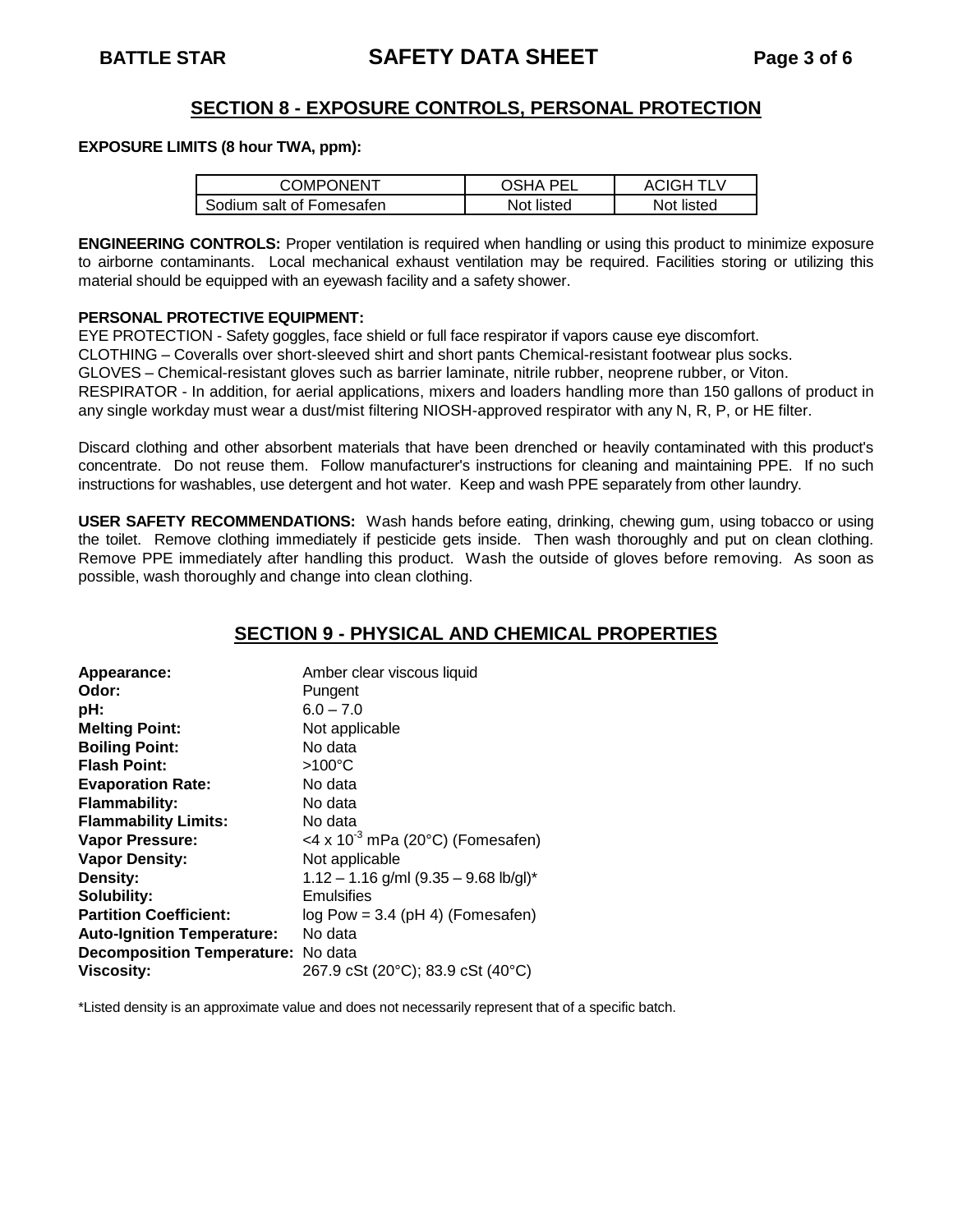# **BATTLE STAR SAFETY DATA SHEET Page 4 of 6**

## **SECTION 10 - STABILITY AND REACTIVITY**

**PRODUCT REACTIVITY:** None known.

**CHEMICAL STABILITY:** Stable under normal conditions.

**HAZARDOUS REACTION/POLYMERIZATION:** Will not occur

**CONDITIONS TO AVOID:** Oxidizing agents and acids, excessive heat.

**INCOMPATIBLE MATERIALS:** Oxidizers

**HAZARDOUS DECOMPOSITION PRODUCTS:** Thermal decomposition may release toxic gases such as HCl

### **SECTION 11 - TOXICOLOGICAL INFORMATION**

Some acute tox values are from similar but not identical formulas.

#### **ACUTE TOXICITY:**

| Oral $LD_{50}$ (rat)       | $> 3,000$ mg/Kg             |
|----------------------------|-----------------------------|
| Dermal $LD_{50}$ (rat)     | $> 2,000$ mg/Kg             |
| Inhalation $LC_{50}$ (rat) | $> 2.1$ mg/L                |
| Eye Irritation (rabbit)    | Severe irritant             |
| Skin Irritation (rabbit)   | Slight irritant             |
| Sensitization (guinea pig) | <b>Potential sensitizer</b> |

#### **CARCINOGEN STATUS:**

| - Not listed |
|--------------|
| - Not listed |
| - Not listed |
|              |

**TERATOGENICITY:** Limited evidence of reproductive effects or birth defects.

**MUTAGENICITY:** Not known to be mutagenic.

## **SECTION 12 - ECOLOGICAL INFORMATION**

**ENVIRONMENTAL SUMMARY:** Do not apply directly to water, or to areas where surface water is present, or to intertidal areas below the mean high water mark. Do not contaminate water when disposing of equipment washwaters. Do not apply when weather conditions favor drift from target area. This chemical is known to leach through soil into groundwater under certain conditions as a result of label use. Use of this chemical in areas where soils are permeable, particularly where the water table is shallow, may result in groundwater contamination.

**FATE:** Fomesafen is moderately persistent with a soil half-life of 100 - 365 days depending on soil type and moisture levels. It is highly mobile in soil with a risk of groundwater contamination.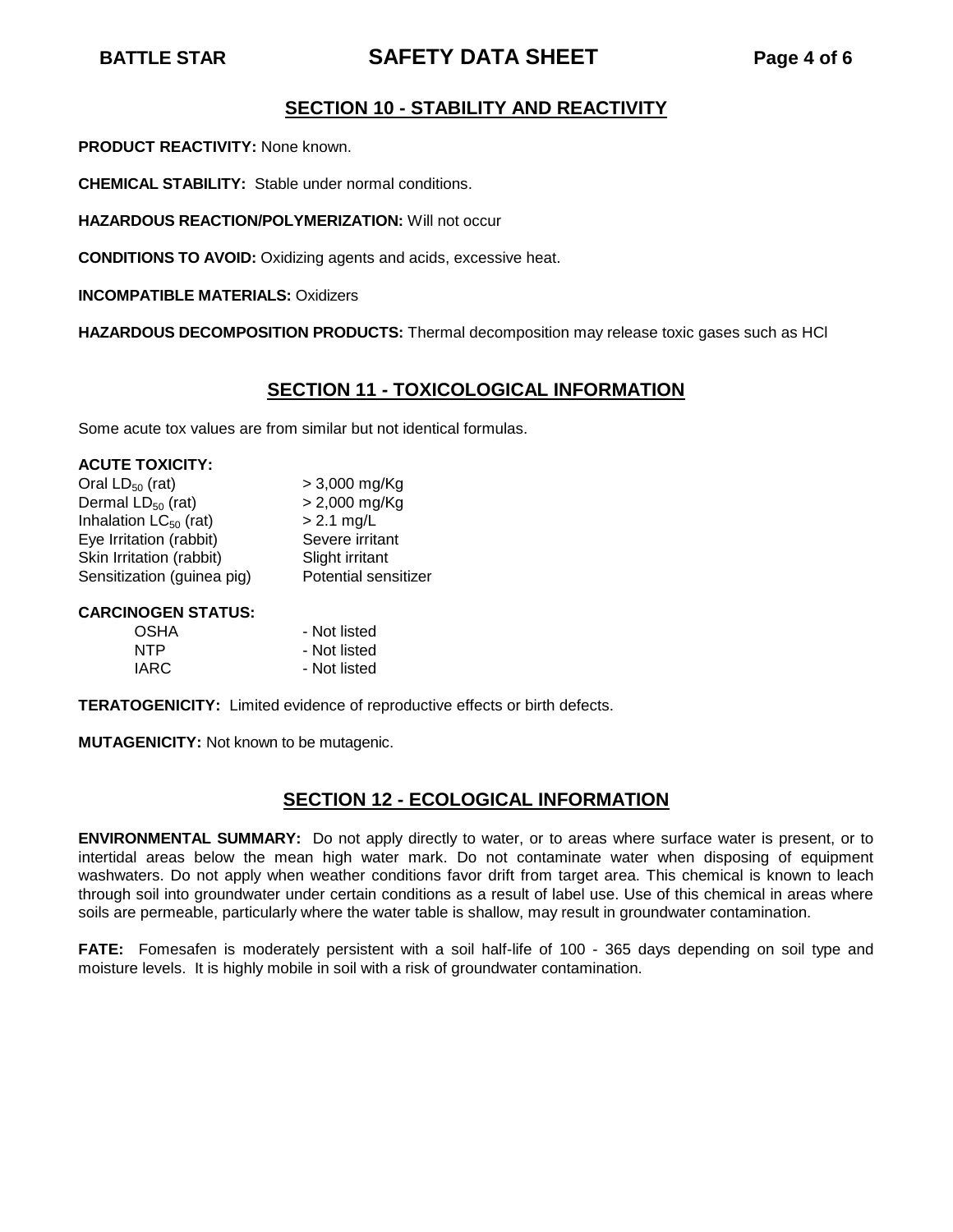**BATTLE STAR SAFETY DATA SHEET Page 5 of 6**

| FISH TOXICITY: (fomesafen)<br>96 hour LC <sub>50</sub> , Rainbow trout -<br>96 hour LC <sub>50</sub> , Bluegill -                    | 680 ppm<br>1,500 ppm               |
|--------------------------------------------------------------------------------------------------------------------------------------|------------------------------------|
| <b>AVIAN TOXICITY: (fomesafen)</b><br>5-day Dietary LC <sub>50</sub> , Bobwhite quail -<br>5-day Dietary LC $_{50}$ , Mallard duck - | $> 5,000$ mg/Kg<br>$> 5,000$ mg/Kg |
| <b>BEE TOXICITY: (Fomesafen)</b>                                                                                                     | $>$ 100 ug/bee                     |

#### **SECTION 13 - DISPOSAL CONSIDERATIONS**

Do not contaminate water, food, or feed by storage or disposal.

**WASTE:** Pesticide wastes are toxic. Dispose of in accordance with applicable Federal, state and local laws and regulations at an approved facility.

**CONTAINER:** Do not reuse container. Triple rinse (or equivalent). Then offer for recycling, reconditioning, or puncture and dispose of in a sanitary landfill, or by incineration, or, if allowed by state and local authorities, by burning. If burned, stay out of smoke.

### **SECTION 14 - TRANSPORT INFORMATION**

| <b>SHIPPING DESCRIPTION:</b><br>(Ground transport) | Not regulated by DOT |
|----------------------------------------------------|----------------------|
| <b>TRANSPORT HAZARD CLASS:</b>                     | N/A                  |
| <b>IIN NIIMRER.</b>                                | NΙ/Δ                 |

UN NUMBER: N/A **DOT PACKING GROUP:** PG III

#### **SECTION 15 - REGULATORY INFORMATION**

**CERCLA REPORTABLE QUANTITY:** None

**SARA TITLE III STATUS:**

313 Toxic Chemicals – Fomesafen salt

311/312 Hazard Categories – Immediate, Chronic Health

#### **CALIFORNIA PROP 65:** Not listed

**TSCA:** TSCA: This product is exempted from TSCA because it is solely for FIFRA regulated use.